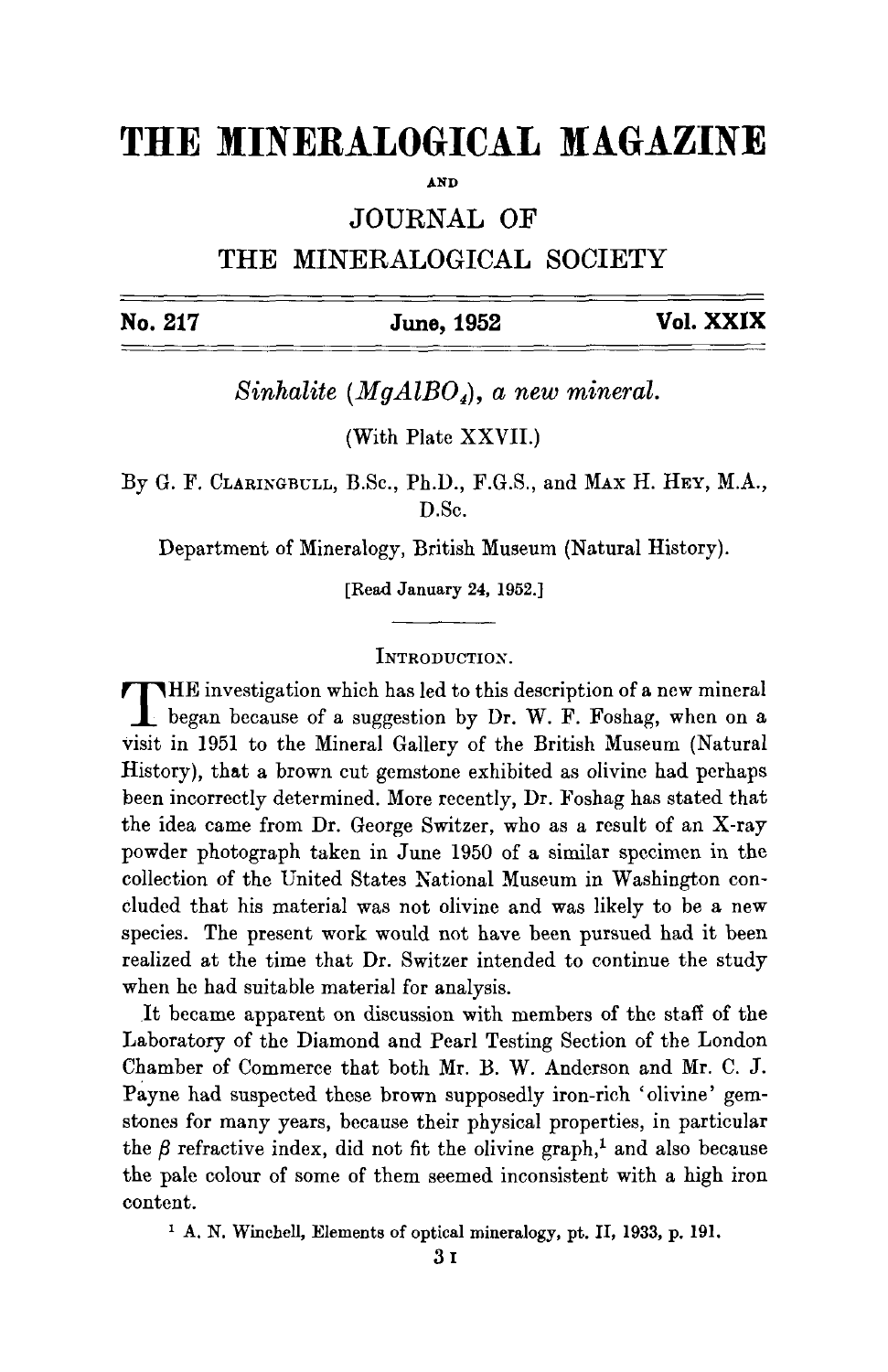# 842 G.F. CLARINGBULL AND M.H. HEY ON

Cut stones were kindly loaned to us by the gentlemen whose names are listed in table I, and these have been extremely useful in exploring the range of properties of the new mineral. Special mention must be made of a generous gift by Mr. Robert Webster of the smaller part (76.4 mg.) of a broken stone (table I, no. 5) of the new species because it is on this material that the single crystal measurements and the chemical analysis have been made. The remainder of the stone has

TABLE I. Known specimens of sinhalite.

(Nos. 1-6 in the mineral collection of the British Museum; nos. 7-9 in the gem collection of the Geological Survey Museum.)

| Serial | Weight    | Registered                          | Previous                                            |                                                       |
|--------|-----------|-------------------------------------|-----------------------------------------------------|-------------------------------------------------------|
| no.    | in grams. | number.                             | determination.                                      | Acquisition.                                          |
| 1.     | 3.474     | B.M. 67976                          | Chrysoberyl<br>re-<br>named olivine<br>in 1905      | Purchased from W.<br>Schmidt, 1892.                   |
| 2.     | 4.142     | B.M. 1915,315                       | Peridot                                             | Presented by Lady<br>Church, 1915.                    |
| 3.     | 3.515     | B.M. 1915,317                       | Peridot                                             | Presented by Lady<br>Church, 1915.                    |
| 4.     | 2.038     | B.M. 1934,889                       | Olivine                                             | T. B. Clarke-Thorn-<br>hill bequest, 1934.            |
| 5.     | 0.424     | B.M. 1952.36                        | Olivine                                             | Presented by R.<br>Webster, 1951.                     |
| 6.     | 0.794     | B.M. 1952,37                        | (uncut pebble)                                      | Presented by Dr.<br>Е. Н.<br>Rutland,<br>1952.        |
| 7.     | 0.457     | 599I                                | Chrysoberyl<br>re-<br>named chryso-<br>lite in 1912 | Purchased from S.<br>Henson, 1890.                    |
| 8.     | 8.593     | 9821                                | Chrysoberyl (un-<br>checked)                        | Acquired, 1912.                                       |
| 9.     | $1 - 619$ | 16603                               | Olivine                                             | Presented<br>by<br>н.<br>Stanley<br>Jackson,<br>1930. |
| 10.    | 0.560     |                                     | Olivine                                             |                                                       |
| 11.    | 1.368     | Private collection                  | Olivine                                             |                                                       |
| 12.    | 4.140     | of B. W. Ander-<br>son              | Olivine                                             | Purchased from K.<br>Parkinson, 1950.                 |
| 13.    | 0.480     |                                     | Olivine                                             |                                                       |
| 14.    | $5 - 120$ |                                     | Olivine                                             | Purchased from K.<br>Parkinson, 1950.                 |
| 15.    | 0.740     |                                     | Olivine                                             |                                                       |
| 16.    | 0.432     | Private collection                  | Olivine                                             |                                                       |
| 17.    | 0.440     | of A. E. Farn                       | Olivine                                             |                                                       |
| 18.    | $0.330$ J |                                     | Olivine                                             |                                                       |
| 19.    | 3.700     | Priv. coll. of Dr.<br>E. H. Rutland | Olivine                                             |                                                       |
| 20.    | 0.258     | Priv. coll. of Sir<br>James Walton  | Olivine                                             |                                                       |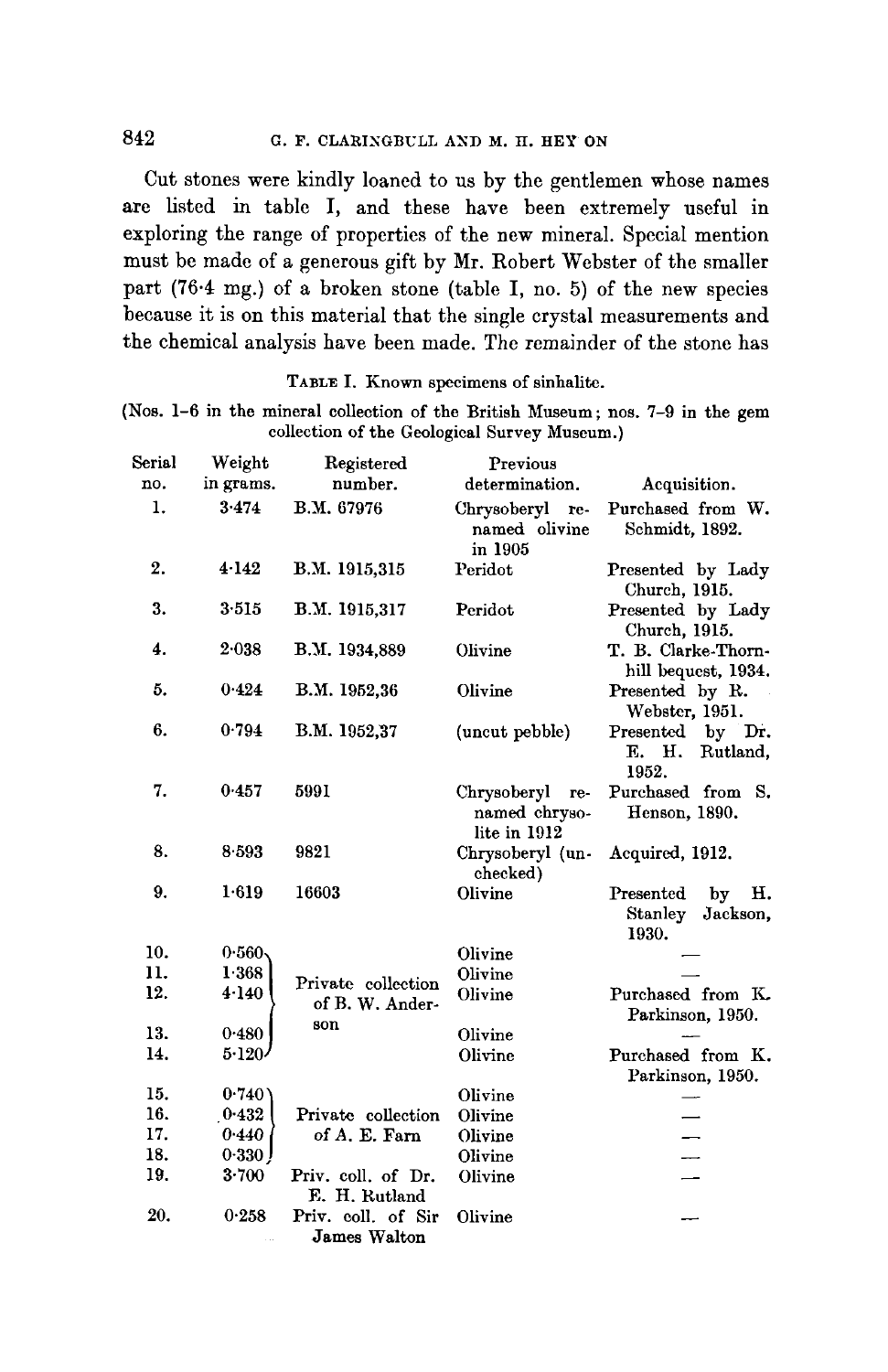now been presented by Mr. Webster to the British Museum. Further examples of the mineral were found in the collection of this Museum and also in that of the Geological Survey of Great Britain. It is pertinent to note here an entry made in 1912 by Dr. A. F. Hallimond in a register of the Geological Survey about a stone (table I, no. 7) originally called chrysoberyl and altered by him to chrysolite: 'This stone is to be further examined.'

Of the cut stones examined, two (table I, nos. 12 and 14) were brought from Ceylon in 1950 by Mr. Kenneth Parkinson and one (table I, no. 7) in the Geological Survey collection is localized as Ceylon. Confirmation of locality has been provided by Dr. E. H. Rutland, who has found a piece of rough sinhalite (table I, no. 6) in a sample of Ceylon fllam imported by Chas. Matthews, Ltd. This pebble has now been presented by Dr. Rutland to the British Museum. The source of the other specimens is unknown. For this new mineral the name *Sinhalite* is proposed, from Sinhala the Sanskrit name for Ceylon.

### PHYSICAL PROPERTIES.

The authors are grateful for permission to include in table II data determined by Mr. B. W. Anderson and Mr. C. J. Payne (nos. 5, 6, 10- 20), and by Mr. E. A. Jobbins and Dr. P. A. Sabine (nos. 7-9).

Where refractive indices are recorded to four decimal places they have been measured on Abbe-Pulfrich refractometers. The comparatively small negative  $2V$  (56 $^{\circ}$  measured for the analysed specimen; calculated mean 55° from eleven determinations of refractive indices) makes relatively easy the distinction between the new mineral and olivine (2V about 90 $^{\circ}$ ). Pleochroism in the darker stones is  $\alpha$  deeper brown,  $\beta$  green,  $\gamma$  lighter brown. It will be noted that the analysed specimen is one of the lightest in colour. Probably the darker stones owe their enhanced absorption to increased iron content; but since the range of refractive indices is not directly related to colour further chemical information is desirable.

Specific gravities have been determined by hydrostatic weighing in water (nos. 1-4, 7-9) or ethylene dibromide. All determinations have been corrected to water at  $4^{\circ}$  C. and rounded off to the second decimal place.

There is little difference between the hardness of sinhalite and olivine. No cleavage was observed when crushing the specimen used for chemical analysis.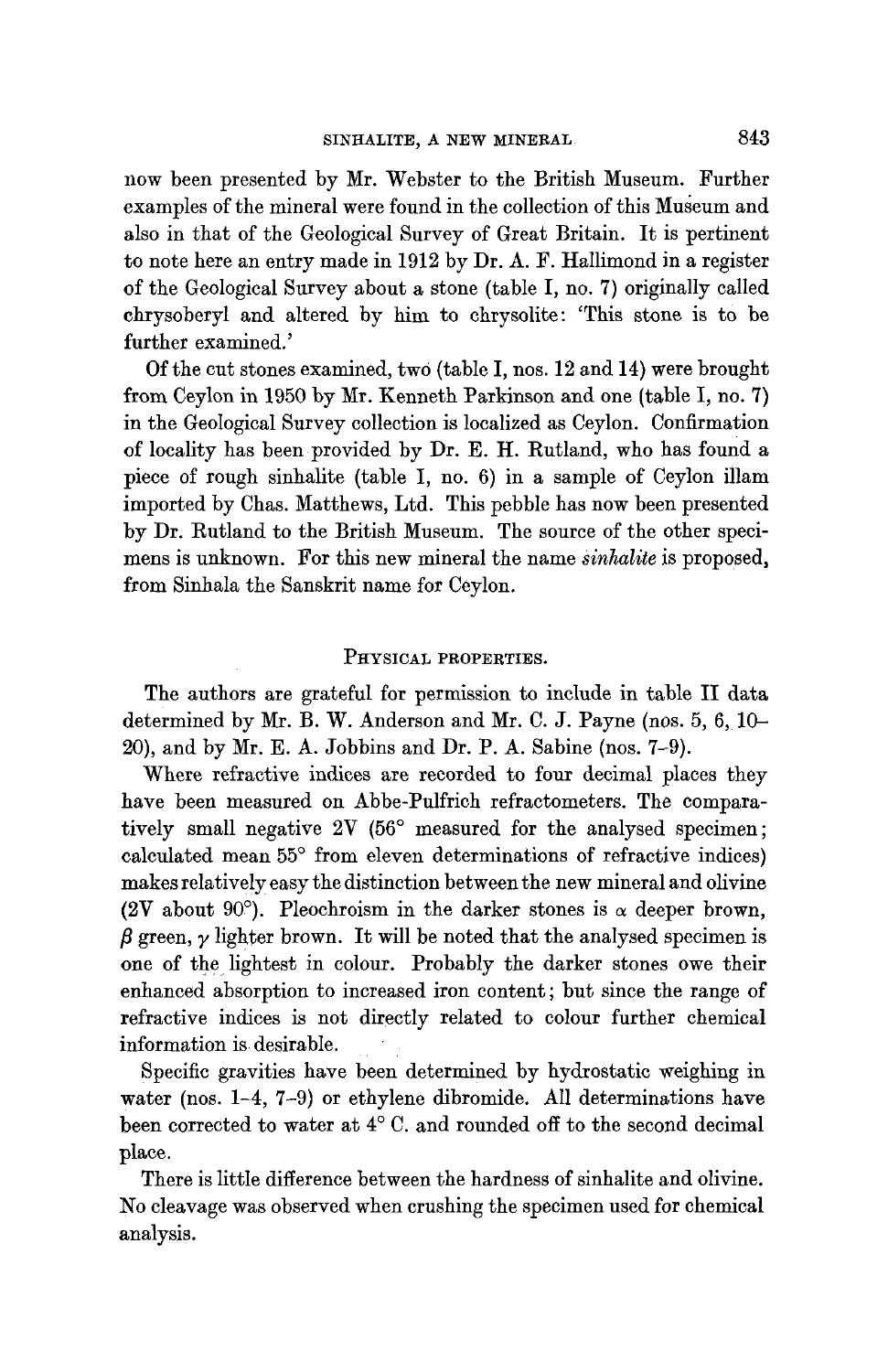|                                       |           |        |        |                     | Specific |
|---------------------------------------|-----------|--------|--------|---------------------|----------|
| Colour.                               |           |        |        | Birefringence.      | gravity. |
|                                       | $\alpha$  | β      | γ      | $\nu-\alpha$        |          |
| brown                                 | 1.6691    | 1.6984 | 1.7064 | 0.0373              | 3.48     |
| $_{\rm{pale}}$<br>brownish-<br>vellow | 1.6667    | 1.6966 | 1.7048 | 0.0381              | $3 - 47$ |
| pale yellowish-<br>brown              | 1.6682    | 1.6986 | 1.7064 | 0.0382              | $3 - 47$ |
| brownish-yellow                       | 1.6693    | 1.7000 | 1.7076 | 0.0383              | 3.48     |
| vellow                                |           | 1.6969 | 1.7065 |                     | $3-48$   |
| greenish-brown                        | 1.6690    | 1.6993 | 1.7069 | $0 - 0379$          | 3.48     |
| light brown                           | 1.6688    | 1.6979 | 1.7051 | 0.0363              | 3.50     |
| dark greenish-<br>brown               | $1 - 670$ |        | 1.706  | 0.036               | $3 - 50$ |
| pale greenish-<br>brown               | 1.669     |        | 1.707  | 0.038               | 3.49     |
| straw-yellow                          | 1.6670    | 1.6968 | 1.7050 | 0.0380              | 3.47     |
| light brown                           | 1.6693    | 1.6981 | 1.7062 | 0.0369              | $3 - 48$ |
| brown                                 | 1.6691    | 1.6988 | 1.7069 | 0.0378              | $3 - 48$ |
| brown                                 | 1.6711    | 1.7002 | 1.7081 | 0.0370              |          |
| dark brown                            | 1.6708    | 1.7000 | 1.7081 | 0.0373              | $3-50$   |
| brown                                 | 1.6688    | 1.6985 | 1.7059 | 0.0371              |          |
| pale yellowish-<br>green              | 1.6680    | 1.6973 | 1.7060 | 0.0380              | 3.48     |
| yellow                                | 1.6708    | 1.6978 | 1.7076 | 0.0368              |          |
| greenish-brown                        | 1.6765    | 1.7038 | 1.7121 | 0.0356              |          |
| brown                                 | 1.6680    | 1.6982 | 1.7062 | 0.0382              | 3.48     |
|                                       |           |        |        | Refractive indices. |          |

TABLE II. Optical data (sodium-light) and specific gravity of sinhalite,

#### X-RAY INVESTIGATION.

20. pale yellow 1.6678 1.6981 1-7055 0-0377

Powder photographs of six stones (table I, nos. 1, 5, 11, 14, 16, 18) were made in 6-cm. diam. cameras with  $Cu$ - $K\alpha$  radiation. With the exception of no. 5 the material was obtained by scraping the girdle of the cut stone with a diamond. Samples of  $0.1-0.2$  mg. were used in the form of roughly spherical specimens mounted on glass fibres in conjunction with cylindrical collimators. The powder diagram is remarkably constant despite the wide variation of colour.

Two X-ray powder patterns of sinhalite (table I, nos. 5 and 18) are compared in text-fig. 1 and table III with those of forsterite, olivine, and fayalite. Powder photographs of sinhalite and forsterite are reproduced in pl. XXVII.

One small brown gem olivine (B.M. 64187) thought from appearance to be sinhalite was photographed and found to give a pattern close to St. John's Island olivine; it has  $\alpha$  1.653,  $\gamma$  1.689, sp. gr. 3.35. It must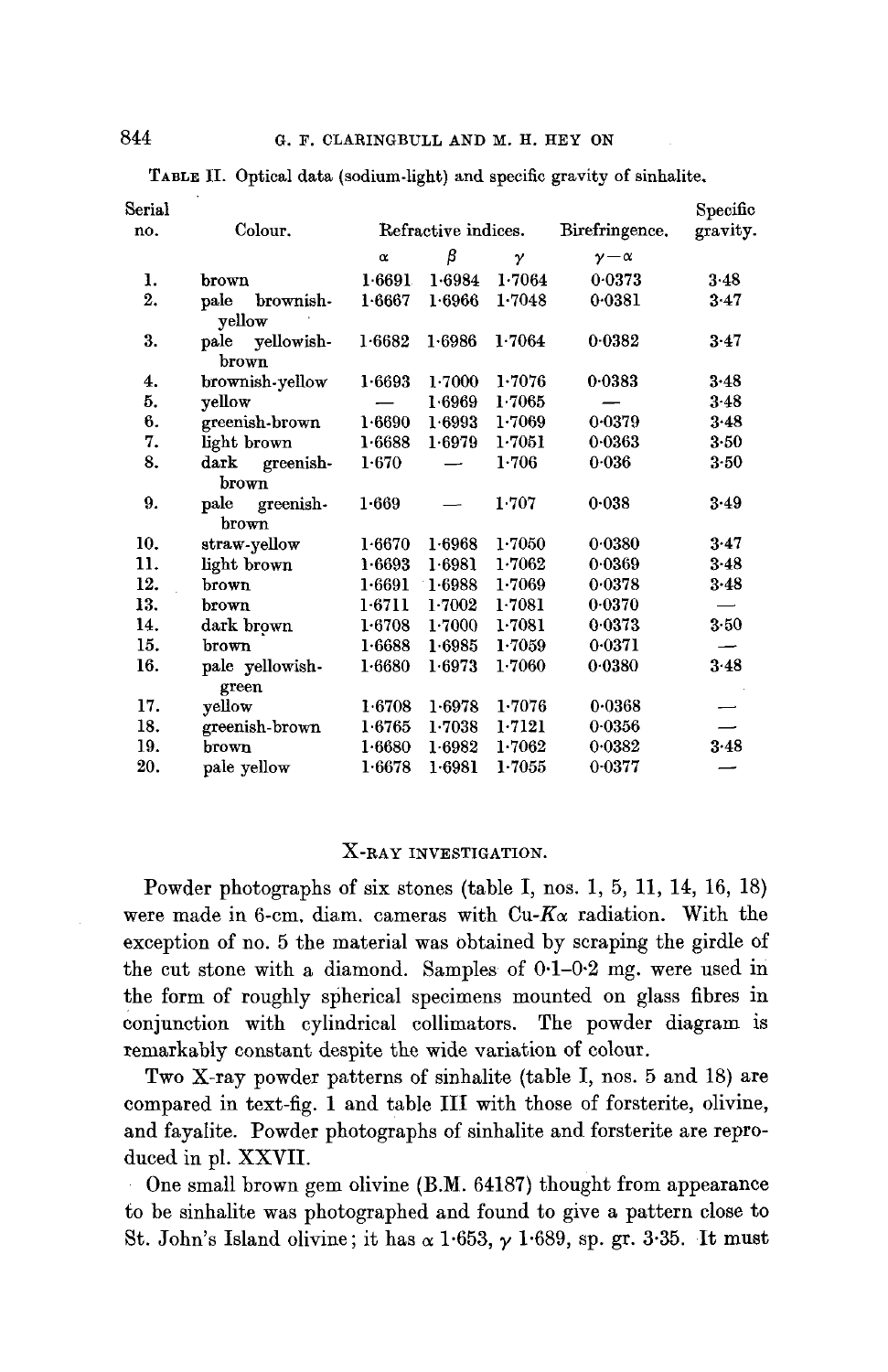not therefore be assumed that all brown gemstones formerly identified as olivine are sinhalite.

| Fayalite                 |                          | Olivine                  |                        | Forsterite               |              | Sinhalite<br>(no. 18)    |              | Sinhalite<br>(no. 5)              |                          | Sinhalite<br>(no. 5)     |                       |
|--------------------------|--------------------------|--------------------------|------------------------|--------------------------|--------------|--------------------------|--------------|-----------------------------------|--------------------------|--------------------------|-----------------------|
| $a$ <sub>obs</sub> .     | Ι.                       | $d$ <sub>obs</sub> .     | Ι.                     | $a_{\text{obs}}$         | Ι.           | $d_{\rm obs.}$           | I.           | a <sub>obs</sub>                  | Ι.                       | $d_{\text{calc.}}$       | hkl.                  |
| 5.26                     | vw                       | 5.12                     | w                      | 5.12                     | m            | 4.97                     | $\mathbf{m}$ | 4.93                              | ms                       | 4.94                     | 020                   |
| 4.40                     | vvw                      |                          |                        | 4.28                     | vw           | 4.00                     | $m$ w        | 3.97                              | $m$ w                    | 3.96                     | 110                   |
| 3.97                     | W                        | 3.90                     | ms                     | 3.91                     | s            | 3.77                     | w            | $3 - 73$                          | VW                       | $3 - 73$                 | 021                   |
| 3.80                     | <b>vvw</b>               | $3 - 73$                 | w                      | $3 - 74$                 | $m$ w        | 3-45                     | VW           | 3.43                              | vvw                      | $3 - 44$                 | 101                   |
| 3.55                     | ms                       | 3.49                     | $m$ w                  | 3.50                     | ms           | 3.26                     | s            | $3 - 24$                          | 8                        | 3.25, 3.26               | 111, 120              |
| 3.05                     | <b>VVW</b>               | $3 - 00$                 | w                      | $3 - 01$                 | m            | 2.84                     | vvw          | 2.82                              | vvw                      | 2.84, 2.82               | 002, 121              |
| 2.82                     | s                        | 2.77                     | s                      | 2.78                     | s            | $2 - 64$                 | ms           | 2.62                              | s                        | 2·62                     | 130                   |
| 2.63                     | W                        |                          |                        |                          |              | $\overline{\phantom{0}}$ |              | $\overline{\phantom{0}}$          | $\overline{\phantom{a}}$ |                          |                       |
| $\overline{\phantom{0}}$ | -                        | —-                       |                        | $\overline{\phantom{0}}$ |              | 2.47                     | <b>VVW</b>   | 2.46                              | VW                       | 2.46, 2.47               | 022, 040              |
| 2.57                     | ms                       | 2.52                     | ms                     | 2.52                     | 8            | 2.40                     | m            | $2 - 38$                          | ms                       | 2.37, 2.38               | 102, 131              |
| 2.50                     | s                        | 2.46                     | s                      | 2.46                     | <b>vs</b>    | 2.32                     | $\mathbf{m}$ | 2.30                              | ms                       | 2.31                     | 112                   |
| $2 - 41$                 | VW                       |                          |                        | 2.36                     | vw           | $\overline{\phantom{m}}$ |              | $\sim$                            | --                       |                          |                       |
| $\overline{\phantom{m}}$ | -                        | $\overline{\phantom{0}}$ |                        |                          |              | 2.27                     | VVW          | -                                 | $\overline{\phantom{0}}$ | $2 - 26$                 | 041                   |
| $2 - 35$                 | <b>VVW</b>               | 2.34                     | vvw                    | 2.32                     | <b>vvw</b>   | --                       |              | $\overline{\phantom{a}}$          | --                       |                          |                       |
|                          |                          |                          |                        |                          |              |                          |              |                                   |                          | f2.16, 2.11              | 200, 210              |
| 2.30                     | w                        | 2.27                     | m                      | $2 - 27$                 | ms           | 2.15                     | Vß           | 2.14                              | <b>VVS</b>               | <b>12-14, 2-15</b>       | 122, 140              |
|                          | $\overline{\phantom{a}}$ | $2 - 25$                 | VW                     |                          |              | -                        |              | ---                               |                          |                          |                       |
| 2.193                    | VŴ                       | 2.163                    | w                      | 2.17                     | mw           | $\overline{\phantom{0}}$ |              | ÷,                                | -                        |                          |                       |
| $2-070$                  | <b>VVW</b>               | 2.032                    | <b>VVW</b>             | 2.04                     | vw           | 1.94                     | vvw          | 1.93                              | $\mathbf{v}\mathbf{w}$   | 1.925                    | 132                   |
|                          |                          |                          |                        |                          |              | f1.876                   | vw           | 1.868                             | ${\bf v}{\bf w}$         | 1.871, 1.863221, 042     |                       |
| 1.982                    | <b>VVW</b>               | 1.952                    | <b>VVW</b>             | 1.96                     | vw           | ો 1∙824                  | <b>VVW</b>   | 1.801                             | <b>VVW</b>               | 1.808                    | 230                   |
| 1.924                    | <b>vvw</b>               | 1.893                    | vyw                    | 1.883                    | <b>VW</b>    | --                       |              |                                   |                          |                          |                       |
|                          |                          |                          |                        |                          |              | 1.785                    | <b>VVW</b>   | $1.764$ vvw                       |                          | 1.766                    | 023                   |
|                          |                          |                          |                        |                          |              |                          |              |                                   |                          | $(1.707, 1.711$ 113, 142 |                       |
| 1.840                    | VW                       |                          |                        | 1.800                    | vvwb         | 1.716                    | W            | 1.705                             | w                        | $1 - 713$                | 151                   |
| 1.776                    | s                        | 1.749                    | s                      | 1.751                    | <b>VS</b>    | 1.632                    | $\mathbf{s}$ | $1.621$ vs                        |                          | 1.625, 1.628 222, 240    |                       |
| 1.700                    | VW                       | 1.670                    | vw                     | 1.673                    | $\mathbf{w}$ | 1.592                    |              | vvw $\, \mathcal{E}_{1\cdot 576}$ |                          | (1.581)                  | 061                   |
| 1.679                    | vw                       | 1.640                    | <b>VVW</b>             | 1.642                    | $m$ w        | $1.568$ vvw f            |              |                                   | vvwb                     | າ 1∙564                  | 241                   |
| 1.649                    | VW                       | 1.620                    | <b>VW</b>              | 1.620                    | mw           |                          |              |                                   |                          | (1.534, 1.525, 133, 232) |                       |
| 1.626                    | VW                       | --                       | ىست                    | 1.597                    | <b>VVW</b>   | 1.541                    | $\mathbf w$  | $1.534$ w                         |                          | ો 1∙539                  | 160                   |
| 1.607                    | <b>VVW</b>               | 1.573                    | <b>VVW</b>             | 1.575                    | W            | 1.524                    | W            | $1.514$ w                         |                          | 1.518                    | 152                   |
| 1.590                    | <b>TVW</b>               | 1.515                    | vvw                    | 1.514                    | <b>VVW</b>   | 1.427                    | m            | 1.420                             | ms                       | 1.428, 1.424, 310, 203   |                       |
| 1.535                    | <b>VVW</b>               | 1.498                    | W                      | 1.501                    | ms           | 1.387                    |              |                                   |                          |                          |                       |
| 1.518                    | m                        | 1.480                    | $\mathbf{m}\mathbf{w}$ | 1.482                    | ms           |                          | <b>VVW</b>   | $1.384$ vw                        |                          | $1.385, 1.384$ 320, 311  |                       |
| 1.485                    | <b>VVW</b>               |                          |                        |                          |              |                          |              |                                   |                          | (1.368, 1.364, 223, 024) |                       |
| 1.460                    | vvw                      | 1.438                    | <b>VVW</b>             | 1.441                    | <b>VVW</b>   |                          |              | 1.360                             | <b>VVW</b>               | 1.351<br>₹               | 104                   |
| 1.430                    | vw                       | 1.397                    | vw                     | 1.399                    | $m$ w        | 1.347                    | vw           | 1.340                             | $\overline{\mathbf{w}}$  |                          | 1.345, 1.336 321, 114 |
| 1.420                    | <b>VVW</b>               | 1.350                    | w                      | 1.352                    | $\mathbf{m}$ |                          | 1.324 vvw    |                                   | $1.320$ vvw              | 1.321                    | 330                   |
| 1.408                    | VW                       | 1.318                    | vw                     | 1.318                    | w            |                          |              |                                   |                          |                          |                       |
| 1.370                    | VW                       |                          |                        |                          |              |                          |              |                                   |                          |                          |                       |
| 1.340                    | <b>VW</b>                |                          |                        |                          |              |                          |              |                                   |                          |                          |                       |

**TABLE III.** X-ray powder data for fayalite, olivine, forsterite, and sinhalite.<br> **Example 18** Sinhalite Sinhalite Sinhalite Sinhalite.

*.Note:--Equivalent* lines of the different patterns have been arranged as far as possible in the same rows, except where these are separated by vertical rules.

Order of decreasing intensity: vvs, vs, s, ms, m, mw, w, vw, vvw; b broad. 6 cm. diameter camera, Cu–K<sub>a</sub> radiation ( $\lambda = 1.542$  Å.). Indexing based on calculated d values from singlecrystal measurements on specimen no. 5.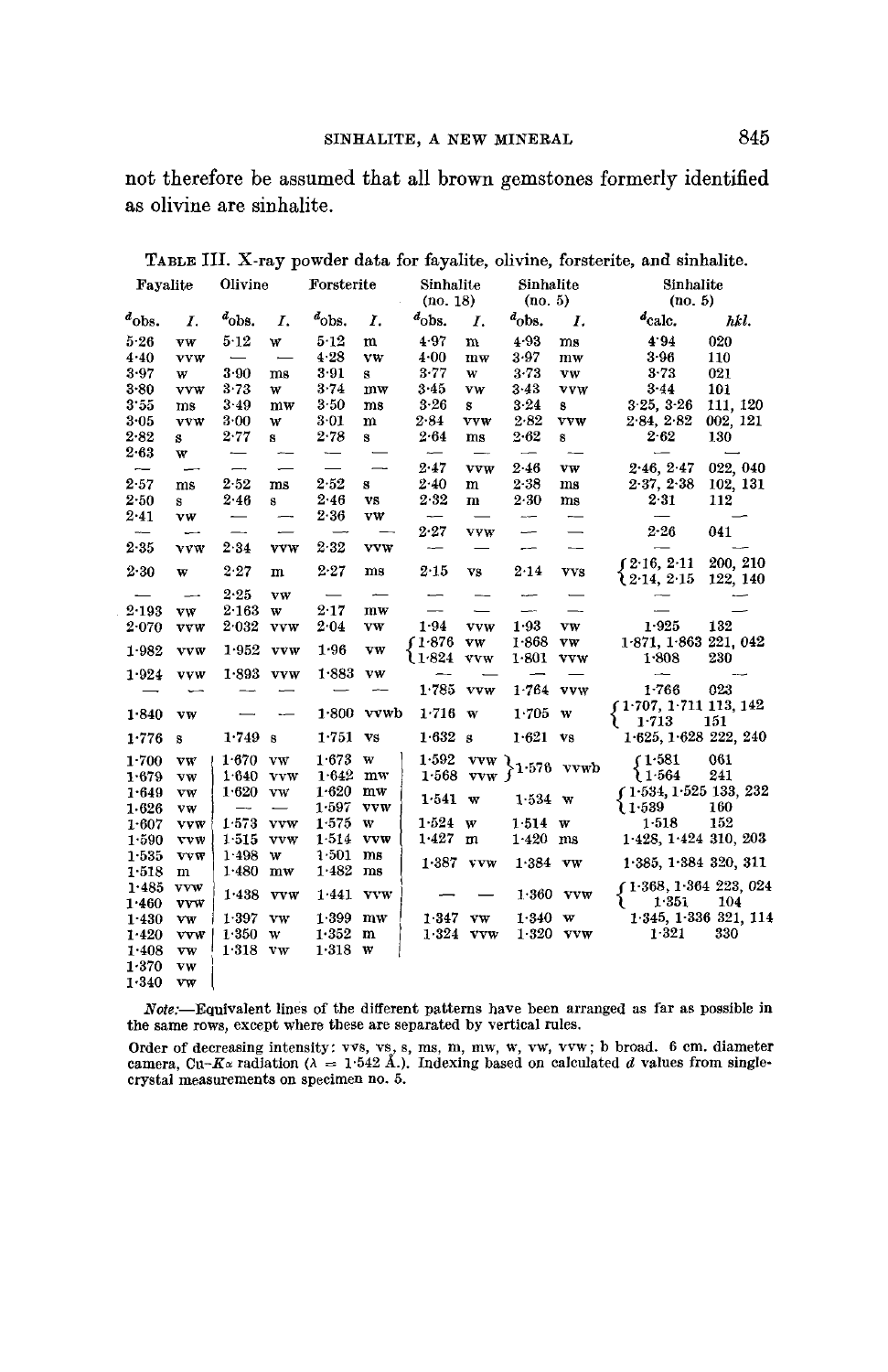Despite the marked differences between the powder patterns of sinhalite and olivine there is a superficial resemblance; and subsequent



FIG. 1. Spacing intensity plots of X-ray powder photographs of: A, fayalite, Rockport, Essex Co., Massachusetts (B.M. 86609), B, olivine, St. John's Island, Red Sea, Egypt (B.M. 59305). C, forsterite, Monte Somma, Mt. Vesuvius, Italy (B.M. 80936). D, sinhalite (table I, no. 18). E, sinhalite (no. 5).

The  $d$  spacings are plotted as reciprocals and their approximate values in Angström units are given against each line the length of which is an indication of intensity. b indicates broad and probably composite line. Data derived from table III.

indexing of these powder patterns from single-crystal data confirmed the first impression that the two minerals are related structurally. The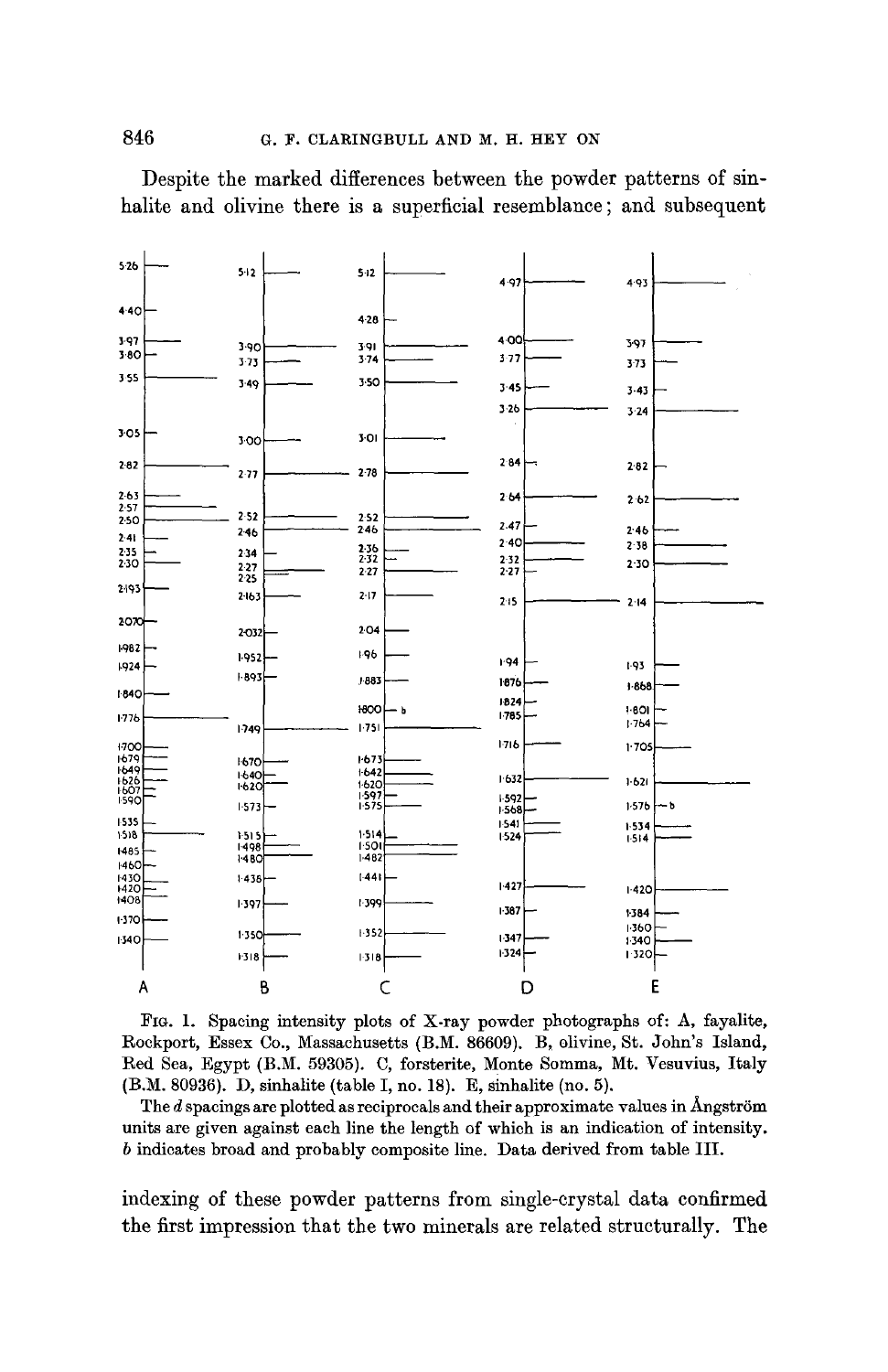relationship is more clearly demonstrated by comparison of the *a*-axis Weissenberg photographs of sinhalite and forsterite (pl. XXVII, figs. 3 and 4). The structure of sinhalite is being investigated.

Single-crystal measurements for sinhalite were made from oscillation, rotation, and Weissenberg photographs of fragments of the broken stone in 6-cm. and 5.73-cm. diameter cameras. Sinhalite is orthorhombic with unit cell dimensions fairly close to olivine. The cell dimensions were refined by the method of Farquhar and Lipson<sup>1</sup> using back-reflection rotation photographs about the axes  $a$  and  $c$  indexed for high-order reflections by comparison with zero-layer Weissenberg photographs about the same axes. The axial ratios were first estimated from cell dimensions obtained from reflections of the type  $h00$ ,  $0k0$ , and  $00l$ .

The results are:

|    |  | Sinhalite.                 | Olivine <sup>2</sup> ( $9Mg_2SiO_4.Fe_2SiO_4$ ). |  |  |                               |  |  |
|----|--|----------------------------|--------------------------------------------------|--|--|-------------------------------|--|--|
| a. |  | $\ldots$ $\ldots$ 4.328 Å. |                                                  |  |  | $a$ 4.755 Å.                  |  |  |
|    |  | $b$ 9.878                  |                                                  |  |  | $b$ 10.21                     |  |  |
|    |  | $c$ 5.675                  |                                                  |  |  | $c \quad  \quad  \quad 5.985$ |  |  |
|    |  | $a:b:c = 0.4381:1:0.5745$  |                                                  |  |  | $a:b:c = 0.4657:1:0.5862$     |  |  |

Equi-inclination Weissenberg photographs about the  $a, c,$  and [011] axes showed the following types of diffraction spectra: *hkl* in all orders,  $0kl$  only with  $k$  even,  $h0l$  and  $hk0$  in all orders. The following spacegroups are possible:  $D_{2h}^5$  --Pbmm,  $C_{2v}^2$ --Pb2<sub>1</sub>m, and  $C_{2v}^4$ --Pbm(2).

## CHEMICAL ANALYSIS.

Sinhalite is insoluble in or only slightly attacked by acids other than hydrofluoric, differing markedly from olivine in this respect. For analysis two procedures were tried. One portion of 27 mg. was fused with sodium carbonate and the fusion distilled with methyl alcohol and sulphuric acid, the distillate being examined for boron,<sup>3</sup> while the residue in the flask was precipitated with 8-hydroxyquinoline, first in acetic acid solution (Al) and then in ammoniacal solution (Mg). The boron figure so obtained was suspected of being seriously low, so a second portion of 6.4 mg. was fused with caustic soda and the fusion dissolved in

i M. C. M. Farquhar and H. Lipson, Proc. Physical Soc., 1946, vol. 58, p. 200.

<sup>2</sup> W.L. Bragg, Atomic structure of minerals, 1937, p. 147 ; axial ratios misprinted as 0.4567 : 1 : 0.5862.

s E. Schulek and G. Vastagh, Zeits. Anal. Chem., 1931, vol. 84, p. 167; 1932, vol. 87, p. 195.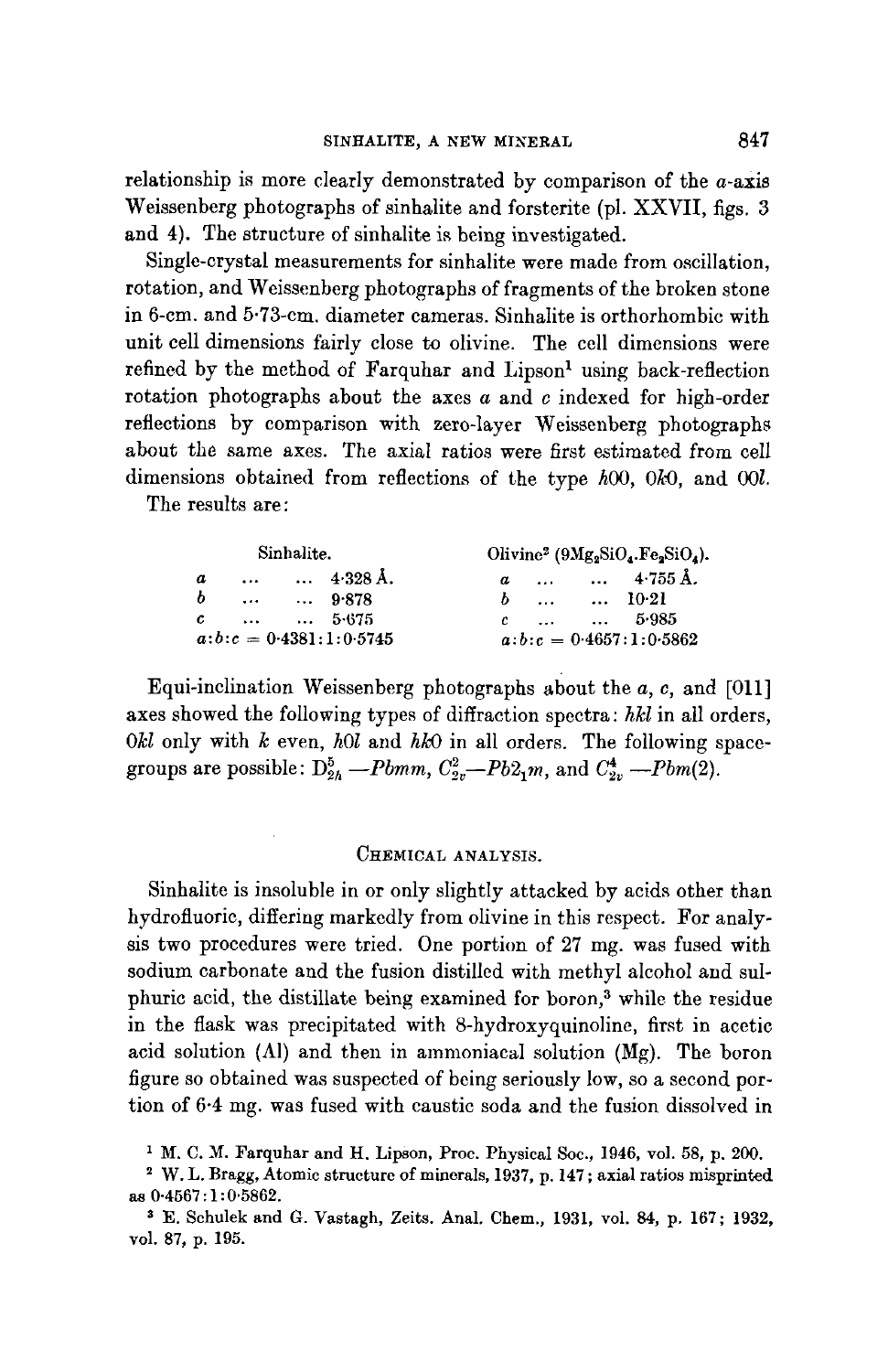dilute HC1; aluminium and magnesium were precipitated together by 8-hydroxyquinoline and ammonia, and the filtrate from this precipitate was evaporated with a further addition of caustic soda and a little hydrogen peroxide, fused to complete the destruction of organic matter, and the boron titrated in the usual way ; the mixed 8-hydroxyquinolates were dissolved and separated by reprecipitation in acetic acid, while iron was determined colorimetrically. This second method gave very satisfactory results. Several authors have reported difficulty in completely distilling boron as methyl borate in presence of considerable amounts of alumina.

The results of the chemical analysis are shown in table IV, together with empirical unit-cell contents calculated from the chemical analysis, specific gravity, and unit-cell dimensions. The small loss of weight on ignition has been assumed to be water, present as an impurity. The limits of probable error cited are calculated on the assumption that the cell-sides a and c are accurate to  $\pm 0.001$  and b to  $\pm 0.002$ , that the specific gravity is accurate to  $\pm 0.020$  (including errors due to impurities or voids), and that the maximum probable errors of the analysis are:  $B_2O_3 \pm 1.5$ ,  $Al_2O_3 \pm 0.5$ ,  $Fe_2O_3 \pm 0.2$ ,  $MgO \pm 0.5$ ,  $H_2O \pm 0.3$ . The iron was assumed to be wholly ferric ; if it is all ferrous, the oxygen content will be 0.06 lower.

It will be clear that the ideal repeat formula of sinhalite is  $4(MgAlBO<sub>a</sub>)$ , with an excess of Mg and A1 and a deficiency of B that are probably outside the limits of error, and a small replacement of A1 or Mg by Fe" or Fe" (it was not possible to determine which). The calculated specific gravity for pure  $MgAlBO<sub>4</sub>$  is 3.446 $\pm$ 0.001 (the  $\pm$ 0.001 arises from the uncertainties in the cell-sides), or for  $MgAlBO<sub>4</sub>$  with 0.12 atom Fe<sup>"</sup> replacing Al, 3.471.

TABLE IV. Chemical composition and unit-cell contents of sinhalite, and calculated percentage composition of MgAlBO<sub>4</sub>. (Specimen no. 5.)

|                         |           |           |               |                        |                                         | contents. | Empirical unit-cell   | Calculated for<br>$MgAlBO$ . |  |          |                 |
|-------------------------|-----------|-----------|---------------|------------------------|-----------------------------------------|-----------|-----------------------|------------------------------|--|----------|-----------------|
| $B_2O_2$                |           |           | $\ldots$ 24.2 | в                      | $\cdots$                                | $\cdots$  | $3.55 + 0.22$         | $B_2O_3$                     |  | $\cdots$ | $27 - 60$       |
| $\text{Al}_2\text{O}_3$ |           |           | $\cdots$ 41.0 |                        | Al <i>.</i>                             | $\cdots$  | $4.11 + 0.06$         | $\text{Al}_3\text{O}_3$      |  |          | $\cdots$ 40.44  |
| $\text{Fe}_2\text{O}_3$ |           | $\cdots$  | 2.0           | $\mathbf{F}\mathbf{e}$ |                                         | $\cdots$  | $0.13+0.01$           | $MgO$                        |  |          | $\ldots$ 31.96  |
| $_{\text{MgO}}$         | $\ddotsc$ |           | $\ldots$ 32.3 | $Mg \dots$             |                                         | $\cdots$  | $4.10 + 0.07$         |                              |  |          |                 |
| H <sub>o</sub> O        | $\cdots$  | $\ddotsc$ | 0.3           | $\mathbf{O}$           |                                         |           | $\ldots$ 15.78 + 0.16 |                              |  |          | $100 - 00$      |
|                         |           |           | 99.8          |                        | $\mathrm{D}^{16^\circ}_{4^\circ} \dots$ | $\cdots$  | 3.475                 | $\mathrm{D}_4^{16^\circ}$    |  |          | $3.446 + 0.001$ |

So far as we know, no borate of Mg and A1 has been obtained artifi-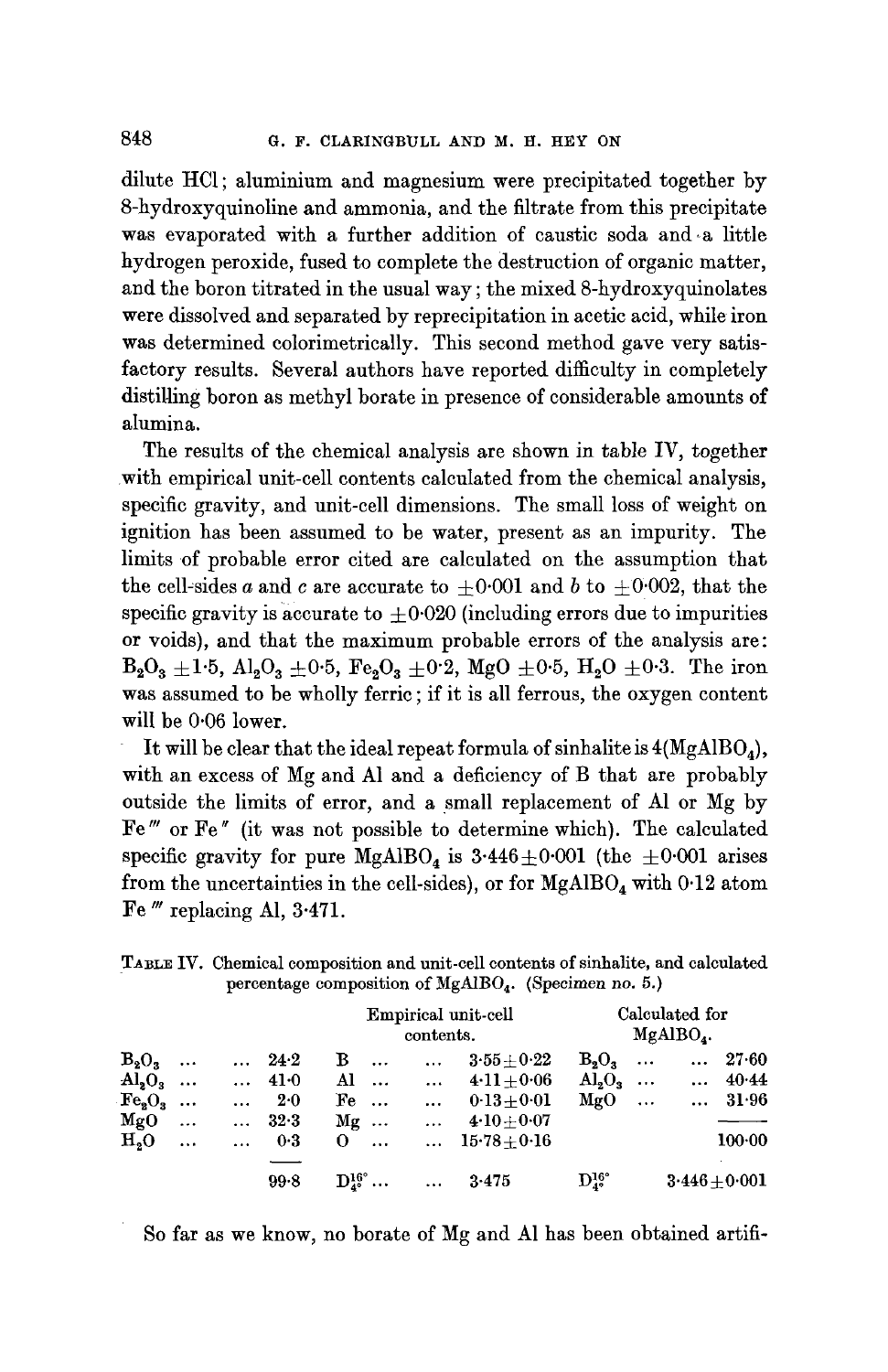cially; a mixture of MgO,  $\text{Al}_2\text{O}_3$ , and  $\text{B}_2\text{O}_3$  ignited at 1200° C. gradually loses all  $B_2O_3$  by volatilization, leaving a residue of spinel.<sup>1</sup>

*Summary.--Most* of the pale yellow to deep brown gemstones previously supposed to be iron-rich olivine<sup>2</sup> are a new mineral, sinhalite, having the ideal formula  $MgAlBO<sub>4</sub>$ . Of 22 brown and yellow stones examined 20 are sinhalite and the remaining two are close to common green olivine. Sinhalite is readily distinguishable from green olivine by its higher refractive indices and specific gravity and its much smaller optic axial angle.

#### EXPLANATION OF PLATE XXVII.

X-ray photographs of sinhalite and forsterite. Cu-K<sub> $\alpha$ </sub> radiation ( $\lambda = 1.542$  Å.).

FIGs. 1 and 2. Powder photographs on 6-cm. diameter camera.

FIGs. 3 and 4. Integrated Weissenberg photographs about the a-axis in 5-73-em. diameter Nonius camera.

FIGS. 1 and 3. Sinhalite (specimen no. 5, B.M. 1952, 36).

FIGs. 2 and 4. Forsterite, Monte Somma, Mr. Vesuvius, Italy (B.M. 80936).

<sup>1</sup> J. J. Ebelmen, Ann. Chim. Phys., 1848, ser. 3, vol. 22, p. 213; 1851, ser. 3, vol. 33, p. 34.

2 B. W. Anderson, Gem testing for jewellers, 1942, pp. 151, 183. [M.A. 8-309.]